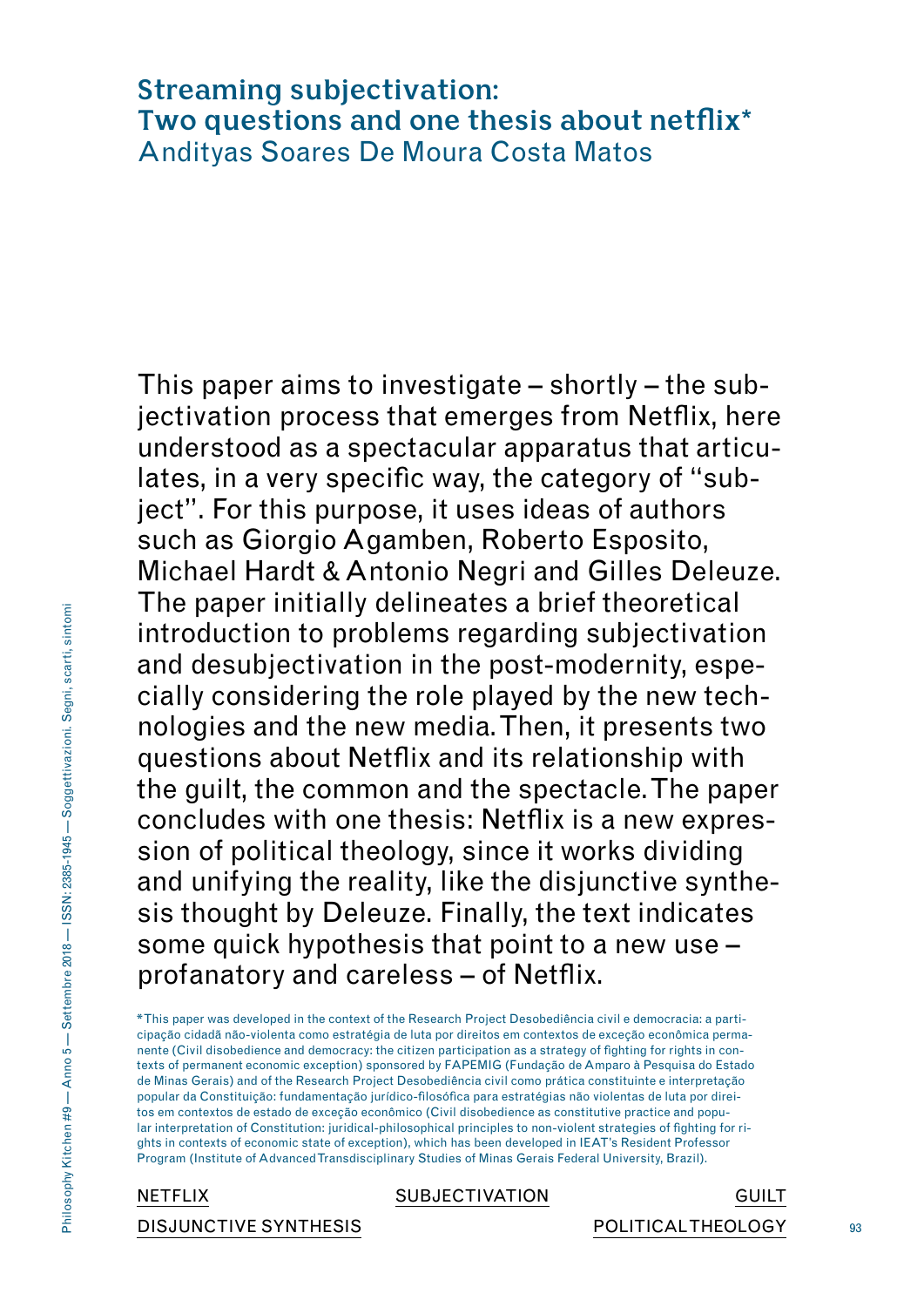Only the child and the animal are innocent (*unschuldig*); the man must have guilt (*muss Schuld haben*).

> G.W.F. Hegel *Vorlesungen über die Philosophie der Weltgeschichte*

#### **Introduction**

Netflix is nowadays the major streaming service on the planet with more than 100 million of subscribers. The company was originally established in 1997 as a DVD delivery service through mail, currently offering its streaming services worldwide (190 countries), except from China, North Korea, Crimea, and Syria. In 2016, its revenue was US\$8.83bi, profiting US\$380mi in the same year. However, more than these impressive numbers, the most important aspect regarding Netflix is its capacity to establish a new way for people to relate to the media, to the world and to themselves, thereby becoming a powerful apparatus of (de) subjectivation.

In this regard, the paper intends to investigate the modes of (de)subjectivation that this apparatus utilizes, also indicating alternatives to its destitution and profanation, in the sense that Giorgio Agamben applies to these terms:

And if "to consecrate" (*sacrare*) was the term that indicated the removal of things from the sphere of human law, "to profane" meant, conversely, to return them to the free use of men. The great jurist Trebatius thus wrote, "In the strict sense, profane is the term for something that was once sacred or religious and is returned to the use and property of men". And "pure" was the place that was no longer allotted to the gods of the dead and was now "neither sacred, nor holy nor religious, freed from all names of this sort, means of profanation". The thing that is returned to the common use of men is pure, profane, free of sacred names. But use does not appear here as something natural: rather, one arrives at it only by means of profanation (Agamben 2007, 73-74).

For this purpose, we will discuss two questions related to the specific functioning of Netflix (section 2), which will point to a proposal, with a philosophical character, regarding what Netflix does actually represent in the contemporaneity (section 3). Nevertheless, before we proceed to the critical-philosophical study of Netflix, we need to delineate a brief theoretical introduction to the epochal context in which it is located (section 1), bearing in mind some problems regarding subjectivation and desubjectivation in the post-modernity, especially considering the role played by the new technologies and the new media that characterize this scenario.

#### **I. (De)subjectivation, technotopia and contemporaneity**

The power and the extent of the current (de)subjectivation processes are revealed when we consider its maximization through contemporary technology and technique, which promise to offer to society instruments of immediate presentification (digital democracy or e-democracy) **1** or ways to popularize cultural goods using internet, as in the case of Netflix.

Nevertheless, it is necessary to carefully think about this frame. Without underestimating the libertarian potential of the communication and entertainment technologies, we should recognize that they are responsible for the

94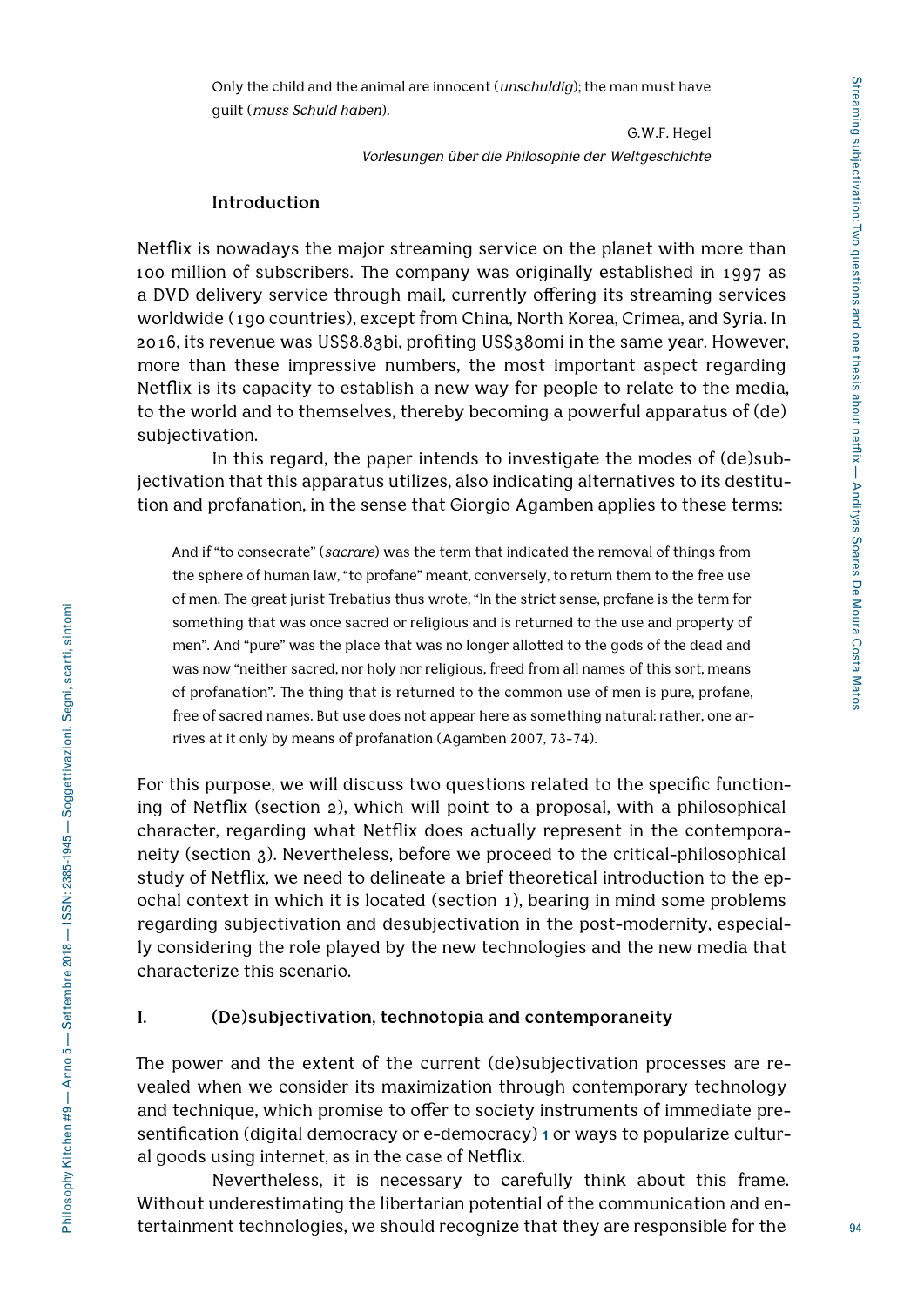most complete way of desubjectivation that has been worldly known, and this in a context of an extreme political-foundational gap, contributing to a radical disembodiment of the political power that we now support. Although the social network, the streaming services and the technologies associated to them can be used to convoke a popular assembly or to release a critical content film, they, mostly and in a long term, are used instead as structures that guarantee the removal of the subjects from the social life.

This happens because these technological devices are not simple apparatus that can eventually be turned against the power; by the contrary, they figure as a specific type of postmodern apparatus whose primary function is to desubjectify the subjects, rendering vain the justification that many of them use, according to which there would be correct and incorrect ways of using technology. Only who has been captured can think that way and, as a necessary result of this process, they cannot perceive it. As Agamben argues:

Here lies the vanity of the well-meaning discourse on technology, which asserts that the problem with apparatuses can be reduced to the question of their correct use. Those who make such claims seem to ignore a simple fact: If a certain process of subjectification (or, in this case, desubjectification) corresponds to every apparatus, then it is impossible for the subject of an apparatus to use it "in the right way". Those who continue to promote similar arguments are, for their part, the product of the media apparatus in which they are captured (Agamben 2009, 21).

When networks and streaming services filter all social relations, the experience of life in society is impoverished and formalized, shared and/or reproduced to the same extent of its lack of realism. The gadgets – cell phone, tablets, computers – that make possible the experience of Facebook or Netflix become thus the true gate to the law, never surmountable by its users, in the exact sense of Kafka's terrible parable (*Before the law*). The users actually limit and value their experience based on the continuous insertions in the parallel universes to which they submit themselves, whether they called Facebook, Netflix, or any other one. The problem is that these universes do not communicate with the world of political action. This world, which is always conflicting, contradictory, and present, is replaced by another world in which new identities – intensively mediated – overlap with those that gave rise to them, settling a process that affects not only the political level of bourgeois-liberal representativeness, but also almost all the social dimensions.

The communicational logic is guided by the intense mediatic exposure, which, in turn, legitimizes itself through an even faster process of complete insertion of the life on the internet, the only place for "action" recognized as legitimate and "real" by the users. The political action, aestheticized to the limit, becomes the exhaust valve for the guilt created by the omission, or even worse, turns itself into a privileged way of building mediatized identities that want to *appear* socially responsible and libertarian, but deep down, refuse to bodily participate as living beings in the causes that they support, weakening and exposing them to a process of emptying, typical of the tired post-modernity.

Without being able to revisit here all the profound criticism addressed to the problem of technique, especially the one peculiar to an important part of the German thought of the first half of the 20<sup>th</sup> century (Martin Heidegger, Ernst Jünger, Theodor Adorno, Max Horkheimer, Walter Benjamin etc.), it is necessary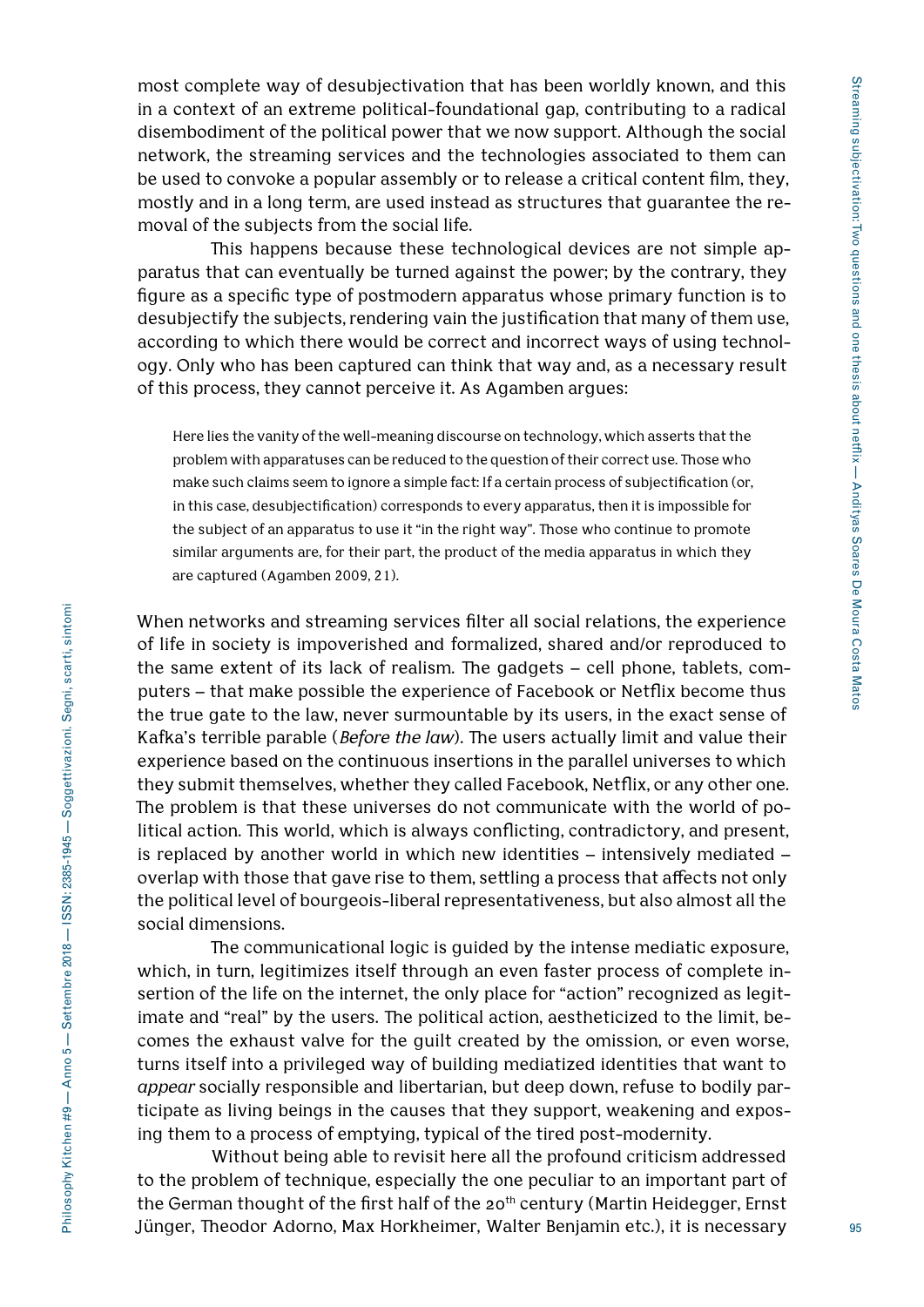to recognize that the belief in the libertarian possibilities of apparatuses such as the e-democracy, Facebook and Netflix are nothing more than a technotopia that ignores the basic warning addressed to the views that intend to depoliticize the men's world based on the argument that technological innovation and the domain of digital machines/platforms would be neutral and, therefore, able to guarantee the collective wealth: any machine – as well as its effects and results, for example, Netflix – composes a concrete dimension of ideological superstructure. According to Charles Douglas Lummis, machines are human relationships materialized (Lummis 1996), which is the reason why they can never be neutral or apolitical; contrarily, they express certain socially determined and constituted desires and intentions in their own configuration. In the following sections (2 and 3) we will specifically discuss the desires and intentions related to Netflix, as well as its fractures and contradictions.

Each society produces the machines necessary to the maintenance of the original political decision that continually bases it. In a society in which the rational or dialectical mediation has become problematic – as presented by Carlo Galli in his significant book on Carl Schmitt (Galli 2010) – and which is based, thus, on the ideas of separate power, hierarchy and liberal representation, the belief in the magical powers of technology would be just another element for the strengthening of these limited notions of the political. The simple acceptance of the e-democracy's procedures, with the popularization of the network and the machines that keep it active, does not in any way determine important political transformations, as the very core of what it consists – or what it can be (*potentia*) – the politics is not questioned and stressed, topic briefly discussed in the last section of this paper.

According to the Invisible Committee, the technological paraphernalia that we enjoy today is only used to refuse, in a hallucinating way, our contact to the world, which maintains the crisis which is above all, before being ecological, political or economic, a crisis of presence. The separate power – the term is here used in the meaning applied by Guy Debord in the first and fundamental chapter of *The society of the spectacle* – is only able to impose itself in front of a void, in an artificial absence that separates the living beings and the things, changing mutant subjectivities into fixed subjects. Therefore, it is necessary to the separating and mediating power to deepen the absences while covering them. The smartphone is an essential instrument for this purpose, since, by apparently concentrating all the access to the world – it is in the same time a telephone, a compass, a cinema, a place of erotic and/or family gatherings –, ends to function as a prosthesis that prevents any relation with the presence of persons or things, imposing a state of constant semi-presence to its users (The Invisible Committee 2015), now completely subjectivated in the role of zombies that the technocratic postmodernity reserves to them.

Two senior Google executives published an influential work in which they predict the imminent replacement of representative governments by the online direct participation of all citizens, thereby shaping a new, efficient, creative, and participatory digital democracy (Cohen & Schmidt 2014, 3), in which both Google and Netflix can participate as forums of ideological basis. All of this will only be possible, as said by the neoprophets, through the increasingly conscious use of an instrument that human beings have created and still do not understand very well: the internet, classified by the authors as the most important anarchic experiment of human history.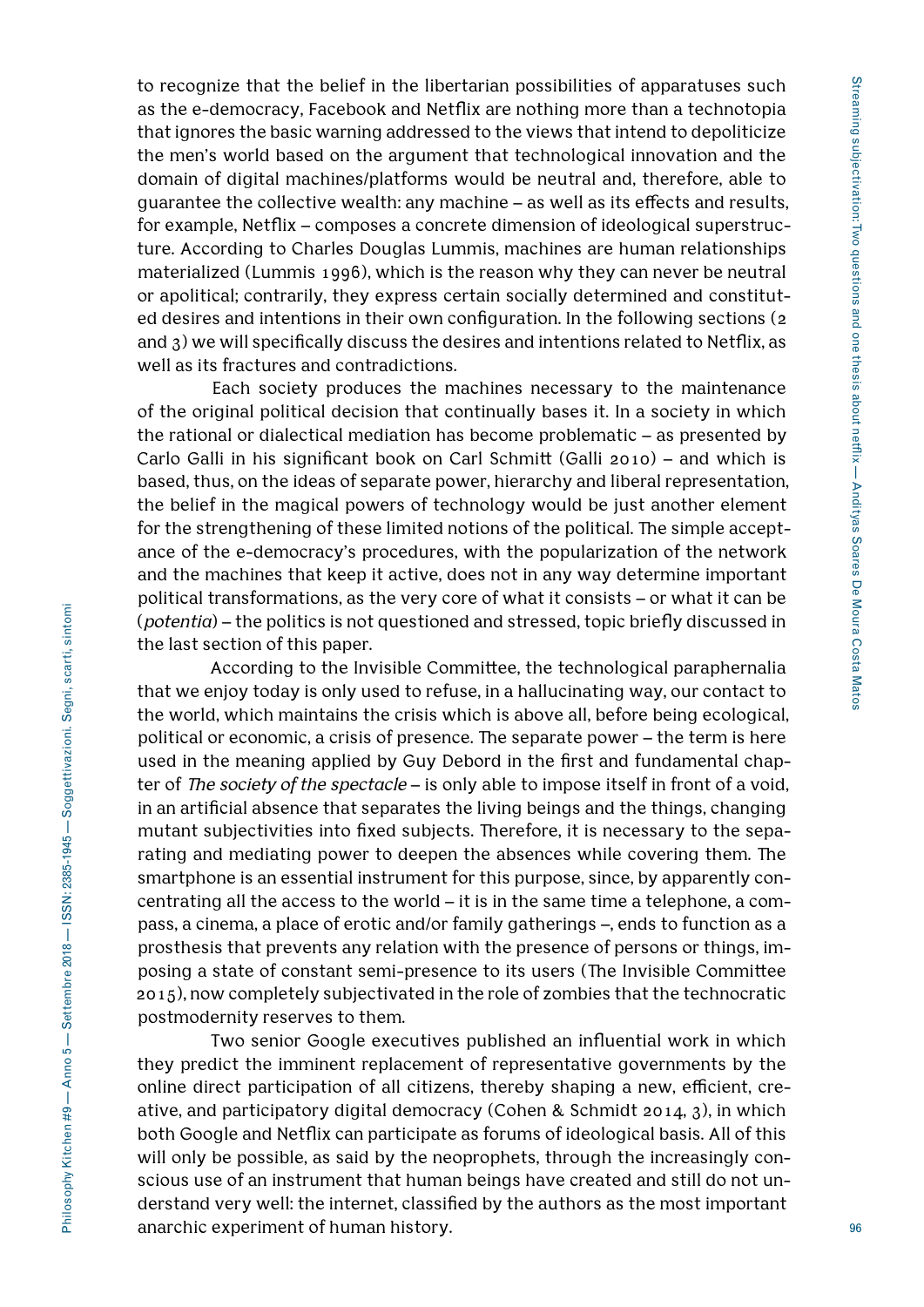However, this prediction is no more than a lie. The digital democracy dreamed up by the technophiles is impossible due to the same reasons that make it seem seductive. Instead of eliminating the government, the cybernetics enables new types of separate governments, presenting them, however, as transparent and open to the participation of all. Rather than creating new subjectivities, freer and more responsible, the apparatuses such as Netflix continually desubjectify and resubjectify whilst reactivating the ancestral mechanism of guilt, as it will be discussed in section 3.

The Invisible Committee is right in uncovering the decline of the old sovereignty centralized on the idea of individual subjectivities, process that gives way to an impersonal government in which the subject merely appears as part of a much larger structure, in which it is only important to forecast trends based on large amounts of statistical data – such as the big data –, essentials to the functioning of Netflix's mechanism. In this context, the classic idea of "one man, one vote", translated in the digital shape of the alleged e-democracy, reveals itself illusory and useless. In the cyber government, individuals and their rights to freedom, intimacy and election have no weight. It only matters that they continually feed the system with their data, improving the algorithms. This is the very essence of the apparatus like Netflix, which only works if people constantly use it, refining and expanding their functions and codes.

Behind the magic promise of a digital democratic society sustained by individual subjects accessing their computers or smartphones to see Netflix or Facebook, there is a clear project of global control and management that disregard them as living political beings, considering them merely points of network maintenance. If the old sovereignty produced subjects to establish a separation between who commands and who obeys, the new cybernetic science of government dissolves each and every subjectivity in the very lack of relation imposed on the subjects, who docilely share all of their data and experiences in an abstract community that no longer need to be governed, since it is by itself government in a pure state, self-vigilance and self-control beyond any panoptic: consummate separation, Guy Debord would say. It unites because it separates. It separates because it unites. Disjunctive synthesis. Like it occurs in Netflix, as it will be discussed in the following sections.

## **II. Two questions about Netflix**

In this second section, we do not intend to technically analyze Netflix's functioning, but rather to explore the subjectivation process that occur in it through the discussion of two very specific aspects in its logic, to enlighten its totalizing meaning (which will be discussed in the third section).

The first question that seems essential to us is: *Why some movies and TV shows constantly get in and get out of Netflix?* 

What is at stake here is the old guilt mechanism, which keeps under disguise its irrevocable mutuality with capital. The movies and TV Shows offered by Netflix – whether produced by it or other media companies – are not owned by anyone who pays the 7,99€ to access it, becoming only objects of use, since it is possible for an user to simultaneously watch the same movie with many others users, without the use of one limit the use of the other. This feature could deceive us by indicating the possibility of a common use. However, through a more carefully analysis, it demonstrates that it is the exact opposite. The movie

Philosophy Kitchen #9 — Anno 5 — Settembre 2018 — ISSN: 2385-1945 — Soggettivazioni. Segni, scarti, sintomi

Philosophy Kitchen #9 - Anno 5 - Settembre 2018 - ISSN: 2385-1945 - Soggettivazioni. Segni, scarti, sintomi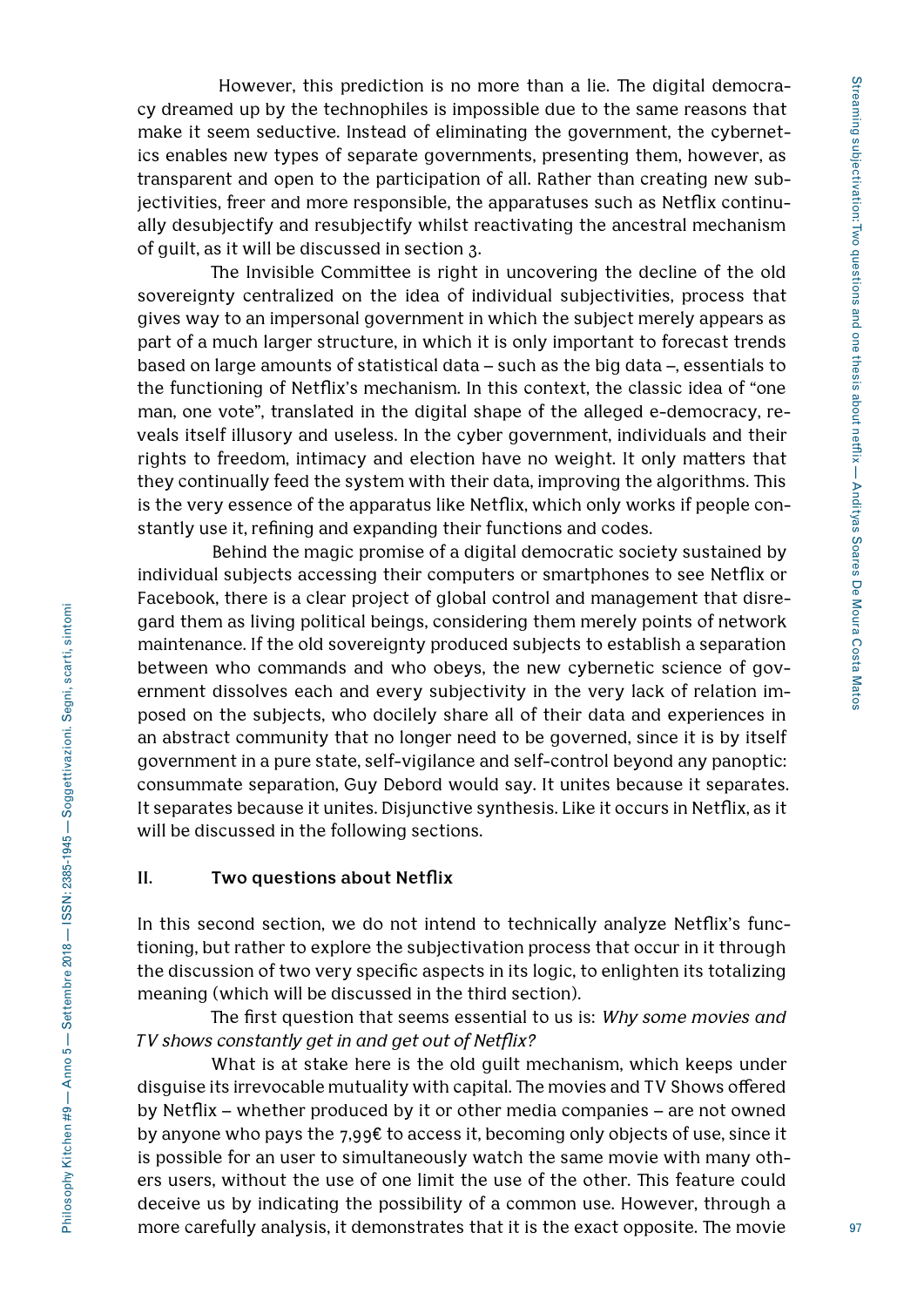– take *Star Wars V: The Empire Strikes Back* as an example *–* does not become common just for being available in the Netflix catalog. On the contrary, its private features are even more strengthened, since it continues to have an owner. Specifically in the case of productions that were not created by Netflix, which are the overwhelmingly majority of its catalog, the viewer has only a limited right of use, that lasts for a certain time and then it is vanished.

This evinces the functioning of which Giorgio Agamben called unprofanable. In his words:

If, as has been suggested, we use the term "spectacle" for the extreme phase of capitalism in which we are now living, in which everything is exhibited in its separation from itself, then spectacle and consumption are the two sides of a single impossibility of using. What cannot be used is, as such, given over to consumption or to spectacular exhibition. This means that it has become impossible to profane (or at least that it requires special procedures). If to profane means to return to common use that which has been removed to the sphere of the sacred, the capitalist religion in its extreme phase aims at creating something absolutely unprofanable (Agamben 2007, 82).

Agamben and several others philosophers see in the use a mechanism capable of deactivating the right of property. However, the spectacle proves that even the use could be reversed and transformed into an apparatus of contemplative subjectivation, turning it against those who might become free from the capital. In this regard, the majority of movies and TV Shows shown on Netflix, since they belong to someone – in the example, to Disney – and, therefore, are not common, only offer an apparent and rigidly controlled use, which cannot be shared or profaned. We potentially challenge – what is a paradox – the property right when we have a DVD or even the file of a movie, which can be borrowed, uploaded, launched in the web, copied and so on. However, that becomes impossible when the radical loneliness of Netflix allows us only a private and limited use (controlled by login and password) of cultural goods marked unequivocally by the sign of property, more and more accumulating, more and more perfect in its perception that the use constitutes a dimension to be neutralized, so as to make it harmless, leading it to the juridical matrix of property in whose it appears just like another of its powers. In fact, say the lawyers, the owner can use, enjoy and dispose of his own property, thereby denying, by this acts, an ontological dignity to the use, one that could be potent enough to antagonize the owner apparatus.

As I said before, another element that explains the change of many TV Shows and movies on Netflix is the guilt. By knowing that these goods will not be available forever – being, therefore, scarce in a radically new sense, which nevertheless ceases to be a harbinger, in the manner proposed by the old political economy denounced by Marx –, the viewer feels obliged to use them as quickly as possible, in order to not lose the precious opportunity that is offered to him for a mere 7,99€ monthly. Furthermore, if we search for something on Netflix and we cannot find it, Netflix even informs us that what we are looking for was available at an uncertain moment, thus, throwing for us the burden of our absence in the right time and the right place, that is, in the limit, the wholeness of the life experience to be converted in time for spectacular devotion. The time for devotion is the access time. This not only refines the algorithm but also intends to keep a perpetual and desperate connection – we will never be able to watch everything we want –, an afflictive and productive relation – there is always more and more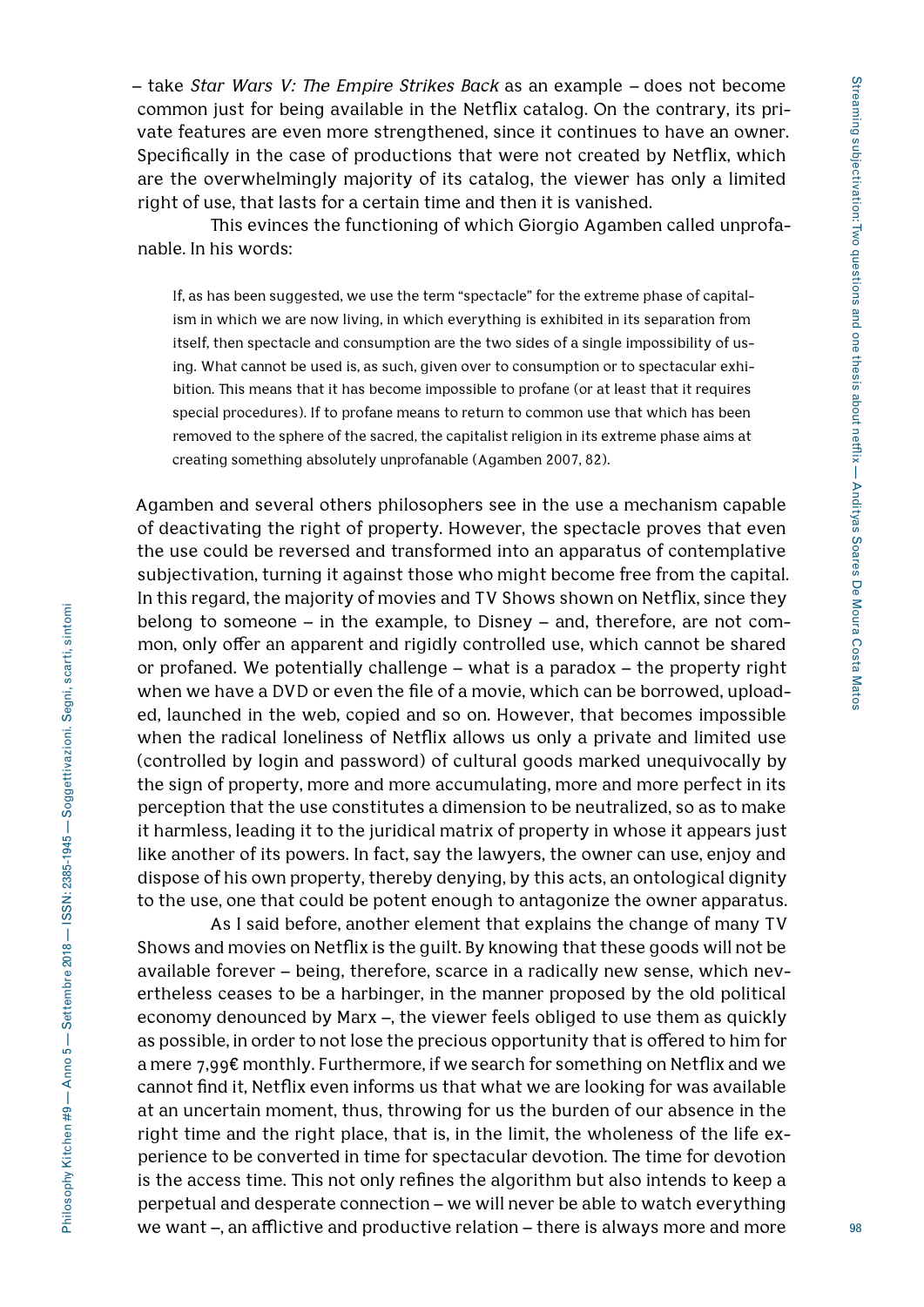and, if you have not watched what is no longer available, it is your fault. It reappears here, therefore, with all its terrible morbidity, the Benjaminian figure of the capitalism as a religion without holydays or pauses, pointing to an experience of total subjectivation in which guilt is the product of a constant cult that never redeems (Benjamin 1991). Instead: it produces more guilt.

The frequent change of movies and TV Shows on Netflix encapsulates the viewer, like the old Cartesian subject, which reemerges now as someone that watches, *ergo* exists; and produces an alienated subjectivity that, paradoxically, uses the competition with itself, betting how many hours per day someone can be plugged in this *experimentum vitae* completely unrelated to any notion of community, which appears only as an epiphenomenon of the algorithm, to indicate those goods that are on "top" or are the "most popular" ones. If the sharing that social networks as Facebook require as a rule does not guarantee by itself any potentiality for the construction of the common, what about an apparatus like Netflix? It was designed and thought to ensure an individual and private experience, tailored to particular tastes of its users – "the strangest the better", "European movies awarded in Cannes", "Movies and TV Shows to young adults", and so on –, all of them treated like pinpoints essences. However, if Netflix structures itself in order to offer an experimentation/production of the own privacy, then why does it not explore the more tempting and lucrative side of the spectacular privacy?

In other words, and that is the second question: *Why is there not a section to porn movies on Netflix?*

The question, clearly, has nothing to do with the others streaming porn services in the world, including the Brazilian Sexflix – threatening by Netflix to be prosecuted for irregular use of its name and image **1**

–, but to know why Netflix itself, the most powerful and influential visual media streaming service, does not have a section to porn movies (or even several sections, based on the preferences of the users), and still makes joke about this possibility. In fact, in April, 1st, 2017, the proverbial liar's day, Netflix launched two videos in which it promised to add "adult content" to its catalog. **2** In the first of them, we see a young housewife, barely naked, with a temper at same time imperious and languishing, opening the door to an electrician with a body equally Euclidian,

**1** http://www.diariodepernambuco.com.br/app/noticia/viver/2017/05/04/internas\_viver,702263/ brasileirinhas-lanca-sexflix-com-filmes-pornos-e-e-notificada-pela-n.shtml

**2** http://cinepop.com.br/netflix-anuncia-adicao-de-filmes-porno-em-seu-catalogo-141159

suggesting to us that between them will begin soon the craziness of a spectacular copula. However, the "adult content" is solved in a joke, i.e., in a "class" about how to change the resistance of the electric shower, something obviously reserved for adults. The joke, nevertheless, is deeper than the end of the video in which the electrician, after replacing the resistance of the shower and actually taking a shower, says that he never takes more than five minutes. The video is developed with a strict obedience of all the canons and formal requirements of porn movies, as if Netflix wanted to tell us that it does not have a porn section because it simply does not want to, since it knows the arcanes not only of its reproduction, but, mainly, of its production.

In this fact lays more than an obvious moralism, which does not make sense in our time, since, within four walls, the specific and "natural" *locus* of Netflix, in the despotic room of the *oikos*, even the fascists confess to be multicultural,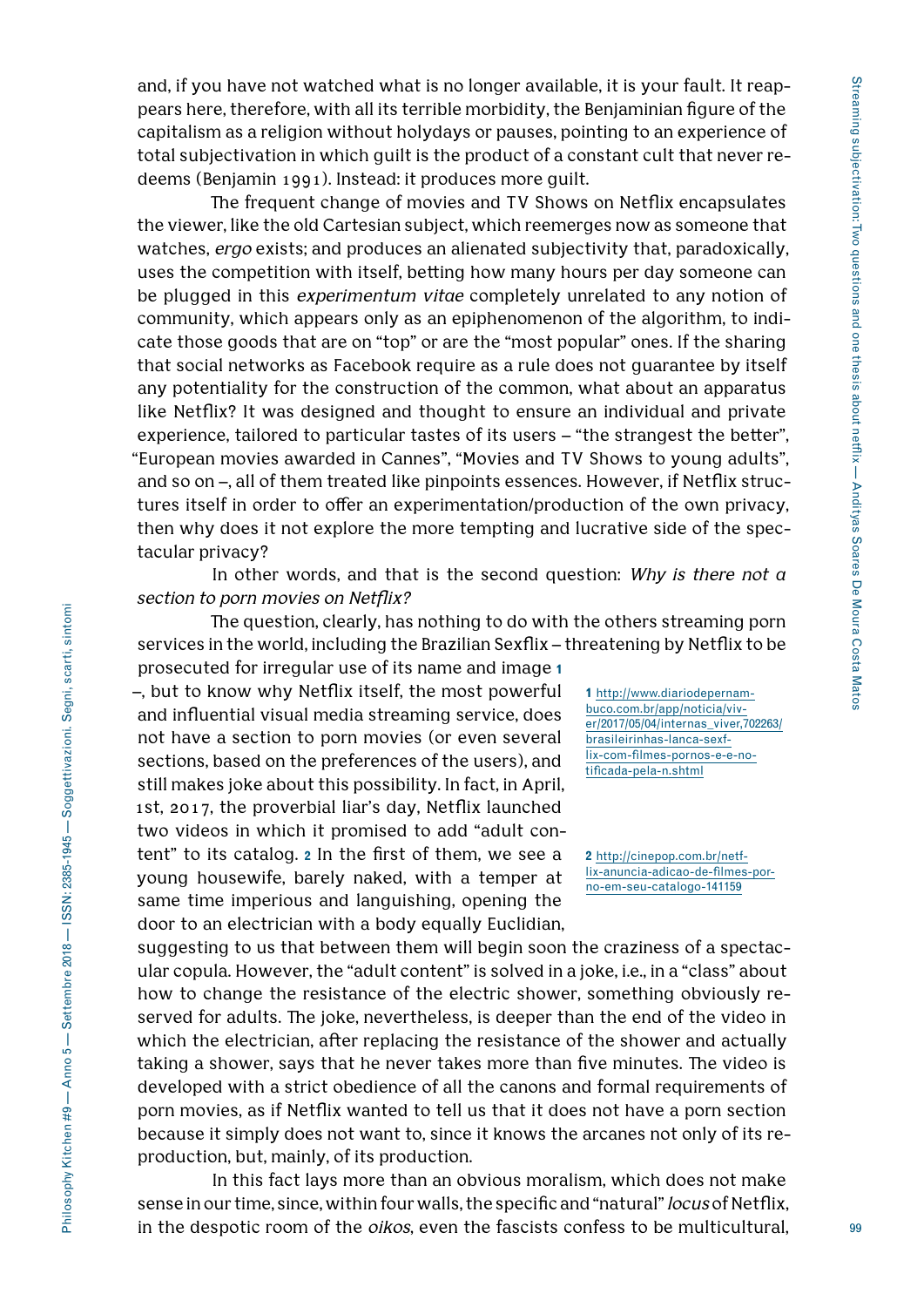tolerant and sexually liberated, as is the case of Alice Weidel, that is only contradictory to a mind too embedded in the logic of the *siècle* XIX. Weidel, who is the leader of an extreme right party, *Alternative for Germany* (*Alternative für Deutschland*), that conquered, in the last parliamentary elections in September, 13% of the votes and 98 chairs in the *Bundestag*, is assumed lesbian and married to a Sri Lanka immigrant, despite the defense by her party of the traditional family (man-woman) and of the closing of the German borders for immigrants. Alice Weidel explains those paradoxes stating that, within the private space of her home – which, incidentally, is in Switzerland –, she can make choices that would be unacceptable in the public space. **3**

A small and surprisingly essay titled *Idea del comunismo* by Giorgio Agamben can help us to understand the goals of Netflix when it refuses to host porn movies. Although Agamben's text is from the 80s and pornography has changed a lot since then, what we intend to discuss, in this paper, is not

**3** http://uk.businessinsider. com/germany-afd-alice-weidel-everything-you-need-toknow-2017-9/#this-is-38-yearold-alice-weidel-the-co-leaderof-germanys-far-right-alternative-fuer-deutschland-party-1

an archeology or sociology of pornography, but rather to bring it as an exemplary case able to illustrate the ambiguous relation between public and private in the context of (de)subjectivation mechanisms such as Netflix. In this regard, as Agamben affirms, the eternal political reason of pornography is to reveal the potential of happiness in the most insignificant situations of the everyday life and in every way of human sociability (Agamben 1985). Once again, the Italian author assumes an unique Benjaminian statement, according to which it is in the most ridiculed and despised ideas of a time that the utopian path to revolution can be found. In the first line of Agamben's text, he says that the utopia of a classless society reveals itself in pornography. This is due, firstly, to the caricatured excess that marks the differences between the classes in porn movies, even in their clothes – the housewife and the electrician –, and then to the sexual relations that transfigure these differences, pointing to a world in which happiness is always available, always at hand.

It seems, therefore, that pornography deals with some potency to happiness, to the meeting and to the common that in no way is close to the apparatus of Netflix. Considering this idea, one could oppose that pornography is usually enjoyed alone, at home and as anonymously as possible, which reveals itself as a perfect profile to Netflix's user. However, this thought is wrong, since in the spectacular world what matters is *what is seen*, not *who sees*; the self is reduced to a mere function of the image. And, in this regard, the pornographic images do not stop to promise us, repeatedly, an easy happiness, an effortless, endless and worthless happiness translated in the excess and the fading materiality of perfect bodies always available. More than the loneliness of the viewer, the pornography itself – whether we like it or not, presents itself in silly, cruel or even exciting way – involves the idea of an endless community of desiring bodies that cannot be simply exposed on Netflix under the heading of a new profile framer, next to "kids" profile, without putting at risk all the mechanism that requires the reaffirmation of the home – and, for extension, of the family – as an opposite space to the public square, as wanted and practiced by Alice Weidel. Netflix is even more "post-modern" than Alice: it does not reaffirm the division between private and public, *oikos* and *agora*, reserving to each one distinct biopolitical competences, but, instead, it turns the *agora* in a function of *oikos*, dissolving the public in a residue that so becomes incommunicable with the mere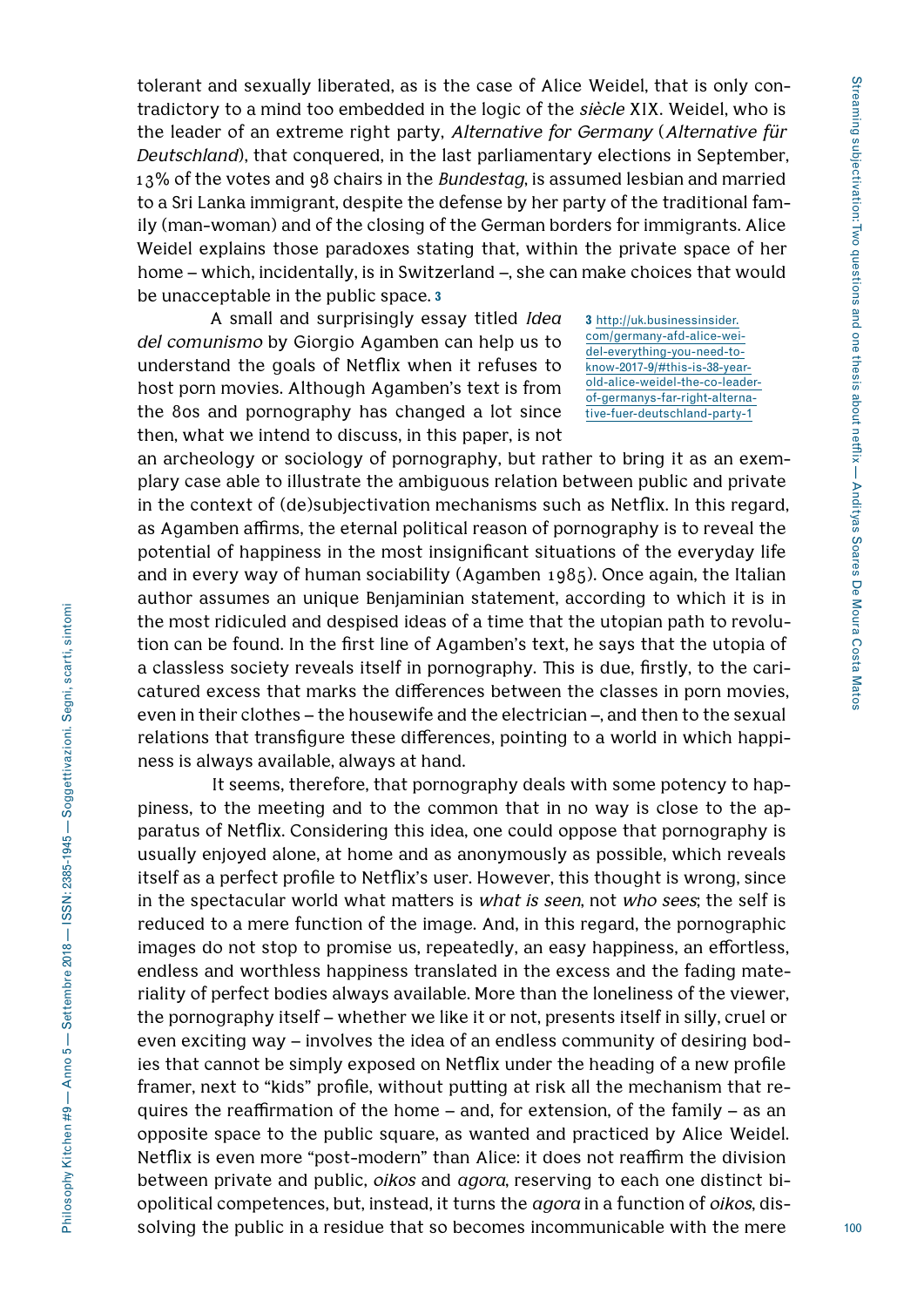private, building a species of immunized community, a community of the ones that do not have communication, **4** where the possibility of happiness never will be solved by contact or infection, but by a seeming flow that, driven by algorithms, does not consider the individual; and this is not to overcome it in the name of the common – neous sharing" of Netflix – when someone watches it through the cell phone or tablet of someone else in public places as buses,

something that exists in the potential of every really pornographic gesture, which can only be done when it de-substantiates the real of the everyday *sub-iectum –*, but to return to old figures of subjectivation that can only be theological-political. In this regard, here is my thesis:

**4** The recent tendency of "spontasquares, lines, etc. without permission, "sneezing" and spying – just confirms my argument, since, in situations like that, 38% of the people say that pretend that nothing is happening and keep watching, but 23% pause the show and 21% cover the screen. See: https://www.tecmundo.com. br/cultura-geek/124132-nova-moda-usuarios-assistindo-netflix-publico-frequencia.htm

## **III. Netflix is political theology**

Gilles Deleuze and Felix Guattari, probably having in mind the paragraph 54 of *La Societé du Spectacle* by Guy Debord (Debord 1992), developed the concept of *disjunctive synthesis*, which indicates an apparatus that unites and divides at the same time, enabling a circular functioning in which both axes turn around themselves, dividing to unite and uniting to divide (Deleuze & Guattari 1972). The classic example is political representation that allows the unitary idea of "people", denying, at the same time, the real people, and separating it from itself due to their representatives, as demonstrated by Michael Hardt & Antonio Negri (Hardt & Negri 2004, 241-242). However, the most recent and strongest example of disjunctive synthesis is given by Roberto Esposito, another qualified reader of Deleuze. For him, the theological-political machine can be understood as an apparatus which, like the "person" category – the most mature and unsuspected fruit of the theological-political machine –, divides the reality in transcendence and immanence, making of one the secret basis of the other in a circular dialectics that, as a game of *chiaroscuro*, does not only closes the access to the basis, but also keeps the living beings constantly in tension in inclusive-exclusive operations (Esposito 2013).

This apparatus described by Esposito is intrinsically connected with the logic of exception demonstrated by Agamben through his series *Homo Sacer.* In this work, the exception, firstly understood as a certain apparatus which organizes itself based on the poles *zoé/bios*, grows and indicates a general function – an accumulation of apparatus – that comprehend not only a particular case of biopolitics, but also a totalizing structure called bipolar anthropological machine. This structure divides and creates an hierarchy into reality, bringing as the secret basis of a practice or of an idea its opposite, as in the dyads *anomia*/*nómos*, kingdom/glory, potency/act, animal/human, constituent power/constituted power, revolution/reformation, indicating, thus, an horizon of inability to overcome the machine, which intends to work by itself, autotelically, already without any significant contact with the living beings that continually are subjectivated and desubjectivated under the sharp – but flexible – horizon of the capital (Agamben 2014).

In this context, since these three main participants (Agamben, Negri and Esposito) do not dialogue among themselves, assuming the inescapable heritance of Deleuze in a very different way, the specific contribution of Esposito to this debate is to think the most terrible of the dyads, that is, transcendence and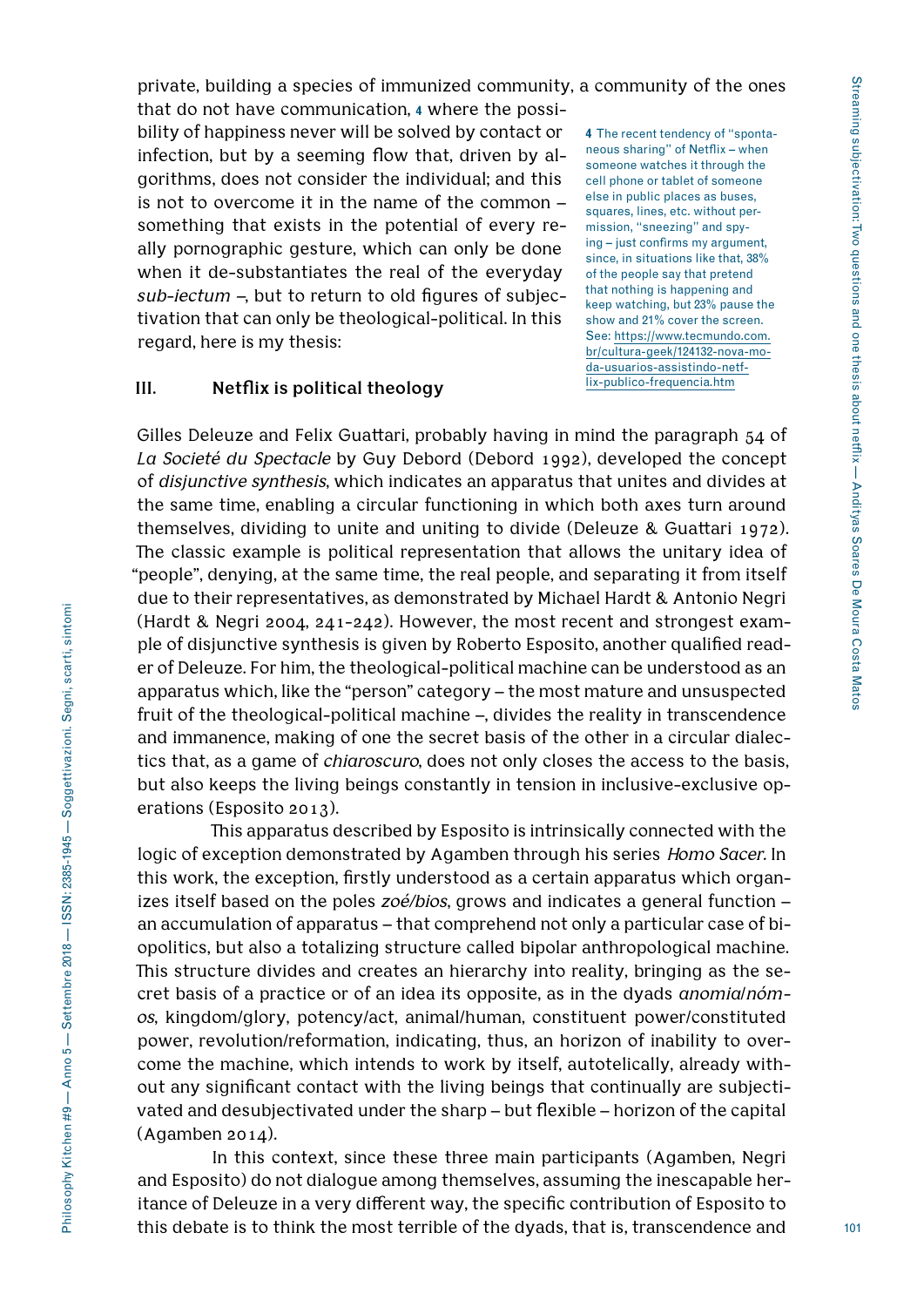immanence, poles that spinning over themselves in the emptiness, originate the theological-political machine of the West. For this purpose, Esposito resumes a potent reflection of the very last Deleuze, which, in postulating the immanence field, concludes that it cannot be understood as a space opposed to transcendence. The ones that understood it in that way confused immanence with empiricism, failing to notice that the immanence performs the character perpetually unfinished of the real, its feature to contain itself and not to create an outside, in order to integrates itself by transcendence and immanence, at the same time (Deleuze 2003).

In this sense, Hardt & Negri affirm that post-modernity – and the Empire that makes itself owner of it – is defined by the impossibility to be thought in terms of inside and outside (Hardt & Negri 2000). The immanence is absolute and happens – as the multitude and the Empire – inside borderless structures, being our task to transform it or, as proposed by Agamben, to profane it. Against this multitudinous tendency, the theological-political machine intends to establish once again the borders, the inside and the outside, the unsurpassed difference between transcendence and immanence, even if it operates beneath an exceptional or synthetically-disjunctive logic, problematically requiring the assumption of the immanence field.

Finally, what we propose is that Netflix – and everything it represents – is a special figure of the theological-political machine, and that is why it is entangled in the very paradoxes of this apparatus, what, in an even more paradoxical way, empowers it. Recapitulating: the theological-political machine is paradoxical because, working under the logic of the inclusive-exclusion in order to assert an inside and an outside, an immanent domain and a transcendent domain, has necessarily to do it under the background of immanence, that does not recognize inside and outside, since it operates under an ontological unlimited horizon. This dual character of the theological-political machine is appropriated by an apparatus (Netflix) that, being itself also dual, it is able to assert and to impose its duality everywhere it passes, thus, granting a presence which is permanent and virtually absent.

From this perspective, rise the difficulties of analyzing Netflix: the subject that it constitutes in collaboration with others subjects, but which uses its goods in the safety of home or notebook, is it a public or a private one? The Netflix reproduces or produces subjectivities? Is it adapted to the post-moderns dynamics of the non-sovereign flux and to the non-identity *queer* monstrosity or it just reaffirms localities and *argots*? – as seems to indicate its "national" TV Shows (examples: the Brazilian *3%*, the Italian *Suburra* and the German *Dark*) and its "identity" TV Shows (*Sense 8*, *Orange is The New Black,* and so on), that are tailored not only for specific political communities, but also to groups that describe themselves as minorities. Does it free when it makes available only what can be used by the subject – no movies or TV Shows are property of the Netflix's user or can be downloaded or appropriated – or does it reaffirm, in a even more strong way, the logic of property? – now restrict to the producers and owners of the movies and TV Shows that get in and get out of the catalog, artificially imposing to immaterial goods, characteristics of the XXI century, the logic of property control, typical of the material goods from the classical economics based on scarcity. In this sense, regarding choice, can we consider that the availability of the *menu*, with pre-fixed options, even it is mutable, truly free the consumer, does it actually have a "right to choose"? – as in the elections of the

102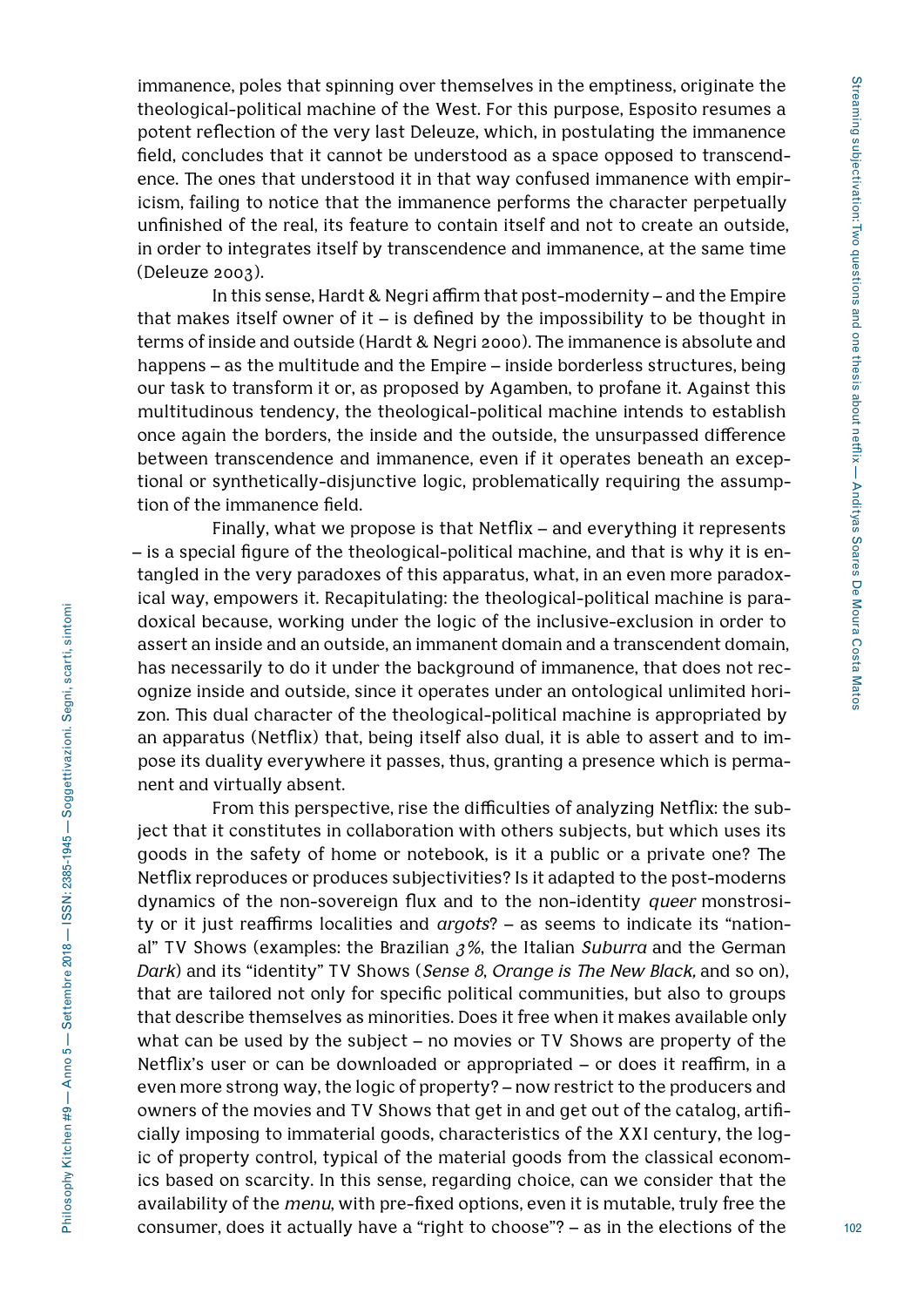"democratic" nations, confirming, therefore, the logic of *menu*, present itself in all level of the capitalist biopolitical life (from videogames to supermarkets, from plastic surgery to haircuts), what Germán Huici demonstrated to be essential to the consolidation of the capitalism as a contemporary religion (Huici 2016).

The fact that these questions cannot be answered in a clear mode should not compromise the assertion that it is possible to make these questions. It is exactly in the impossibility to decide installed by them that rests the necessary escape lines not only to a minor politics that rises from confused practices – although never unorganized –, but also to observe effective and concrete resistances that make the disorder, the multiple and the entropy grow. Considering Netflix as an apparatus that points to transcendence – imposing on its users an impoverished experience of use that always takes the risk of turns itself in guilt or contemplation, indicating its own inexhaustibility in a expanding (its own movies and TV Shows) and mutant (movies and TV Shows from others) catalog that condemns us to the continuous privatization of the sight and of the choice –, it is urgent to introduce a *careless use* that knows not only to deactivate and let behind this intricate mesh, but also to give it new significations.

In this regard, strategies that would come to profane this new political theology could be represented as simple gestures, such as the public, open and random exhibition of TV Shows and movies from Netflix, in a systematic and interested political way, in schools, theaters, movie theaters, streets, squares, buildings, etc., passing through the offer of devices to open the access, what, in the limit, in the spirit of Tiziana Terranova ideas of free labour of collective minds in the Net (Terranova 2004, 73-97), could congregate endeavors to the creation of a *Contraflix* in the web, with the availability of the entire content of Netflix to the public, with no need to pay and with the additional possibility to create biddings between the users, that would be responsible for the continuous protection and the necessary nomadic reallocation of the platform, which, for obvious reasons, would be target to uninterrupted legal, political and economical attempts of neutralization. This *Contraflix* would be fed by the users, and would not be limited to being only a copy of the Netflix. The users must redirect the expectations of the passive contemplation to a ground of common construction that, although similar to YouTube, would be in of a much higher quality, having no requirements of personal profiles, thus congregating with much more intensity TV Shows and movies that became cult objects associated to Netflix and its characteristic "discommunicant" and private experience.

Lastly, in the midst of the strategies of careless use, we must indicate the functions of papers such as the present one, that bring Netflix to the pages of a philosophy journal. It inarticulate the dyads responsible for ripping apart high culture and entertainment, criticism and enjoyment, reading and watching television, indicating an urgent disorder of places, which becomes more radical due to the ontological and immanent mark that characterizes, in a very subtle and powerful way, desiring machines such as Netflix and ourselves